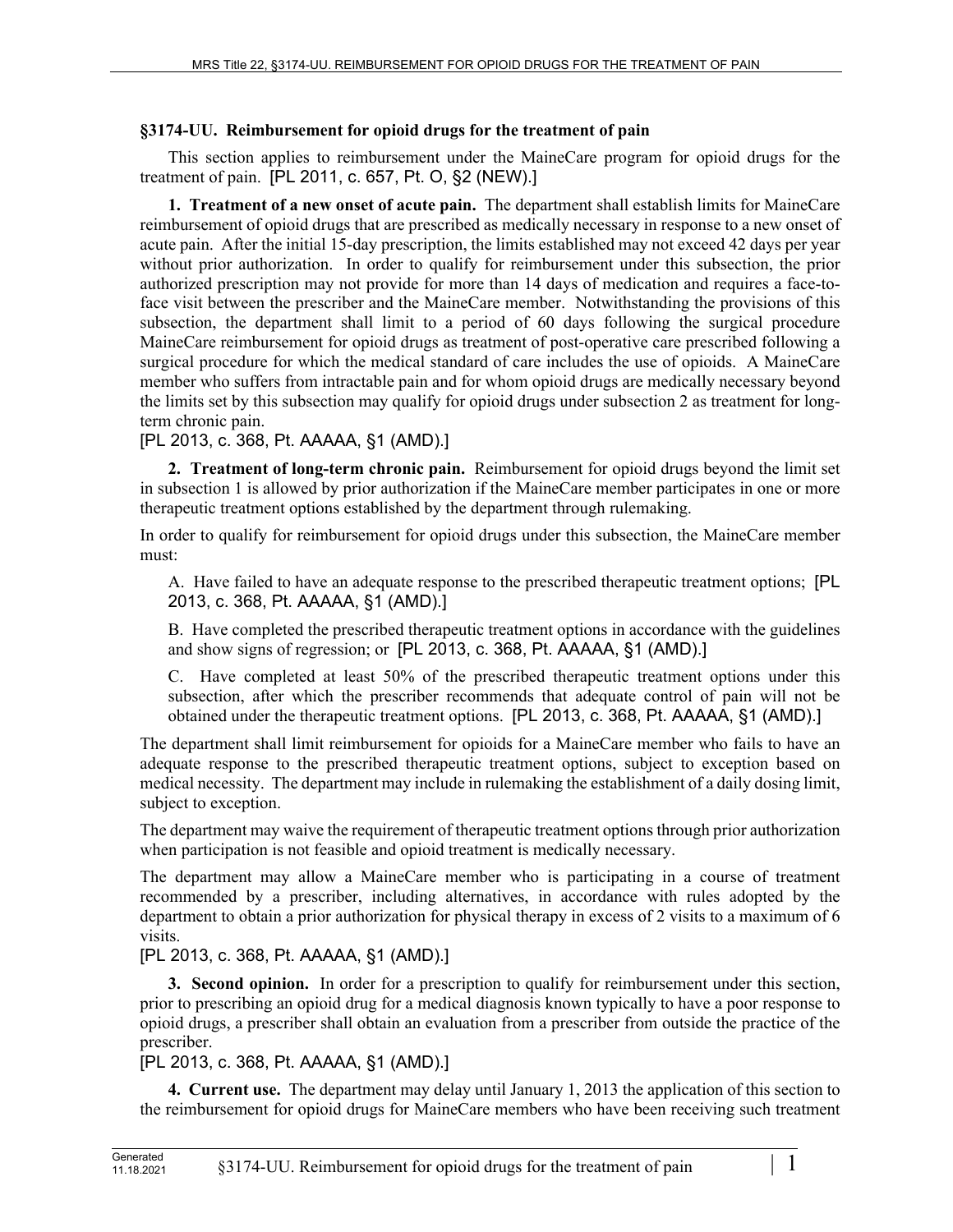consistently for 6 months or longer on the effective date of this section. The department may require the development of a protocol for proper, safe and effective tapering from opioid use when appropriate and may adopt exceptions to the requirements of this section based on diagnosis or condition or on the basis of daily doses.

[PL 2011, c. 657, Pt. O, §2 (NEW).]

**5. Collaboration.** The department shall seek input from pain specialists, addiction medicine specialists and members of the department's physician advisory committee in the development of rules governing this section.

[PL 2011, c. 657, Pt. O, §2 (NEW).]

**6. Morphine equivalent dose.** The department may establish and utilize a total daily morphine equivalent dose calculation when developing rules to implement this section.

[PL 2011, c. 657, Pt. O, §2 (NEW).]

**7. Exceptions.** This section does not apply to reimbursement for opioid drugs for the following MaineCare members as specified in rules adopted by the department or as established through the MaineCare preferred drug list:

A. A MaineCare member who is receiving opioid drugs for symptoms related to HIV, AIDS, cancer and certain other qualifying diseases and conditions, as established by department rule; [PL 2011, c. 657, Pt. O, §2 (NEW).]

B. A MaineCare member who is receiving opioid drugs during inpatient treatment in a hospital or during hospice care; [PL 2011, c. 657, Pt. O, §2 (NEW).]

C. A MaineCare member who is receiving opioid drugs at certain qualifying low doses, as established by department rule; [PL 2013, c. 368, Pt. AAAAA, §1 (AMD).]

D. A MaineCare member for whom MaineCare reimbursement for opioid drugs for the treatment of addiction is restricted by limits applicable to methadone and buprenorphine and naloxone combination drugs; and [PL 2013, c. 368, Pt. AAAAA, §1 (AMD).]

E. A MaineCare member who is residing in a nursing facility. [PL 2013, c. 368, Pt. AAAAA, §1 (NEW).]

[PL 2013, c. 368, Pt. AAAAA, §1 (AMD).]

**8. Rules.** The department shall adopt rules to implement this section. Rules adopted under this subsection are routine technical rules as defined in Title 5, chapter 375, subchapter 2-A. [PL 2011, c. 657, Pt. O, §2 (NEW).]

*REVISOR'S NOTE:* §3174-UU. Methadone reimbursement limitations (As enacted by PL 2011, c. 657, Pt. S, §1 is REALLOCATED TO TITLE 22, SECTION 3174-VV)

## SECTION HISTORY

RR 2011, c. 2, §27 (RAL). PL 2011, c. 657, Pt. O, §2 (NEW). PL 2011, c. 657, Pt. S, §1 (NEW). PL 2013, c. 368, Pt. AAAAA, §1 (AMD).

The State of Maine claims a copyright in its codified statutes. If you intend to republish this material, we require that you include the following disclaimer in your publication:

*All copyrights and other rights to statutory text are reserved by the State of Maine. The text included in this publication reflects changes made through the First Special Session of the 130th Maine Legislature and is current through October 31, 2021. The text*  is subject to change without notice. It is a version that has not been officially certified by the Secretary of State. Refer to the Maine *Revised Statutes Annotated and supplements for certified text.*

The Office of the Revisor of Statutes also requests that you send us one copy of any statutory publication you may produce. Our goal is not to restrict publishing activity, but to keep track of who is publishing what, to identify any needless duplication and to preserve the State's copyright rights.

11.18.2021